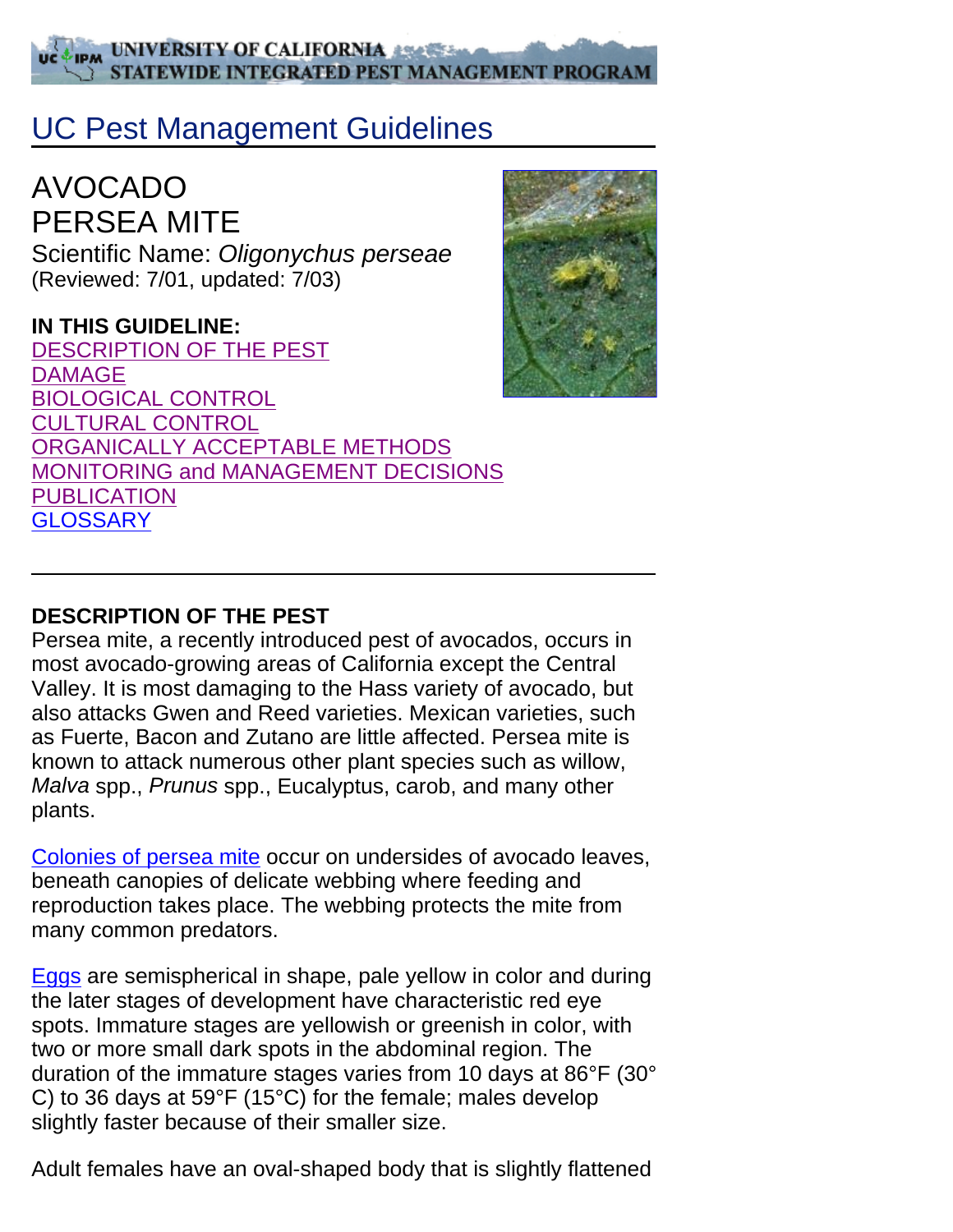and elongated, yellowish green in color, and have several small dark spots located on the abdominal region. The male is smaller than the female and has a pear-shaped body that is slightly flattened and yellowish in color. Occasionally it has small dark spots in the abdominal region. Old females that have ceased oviposition are dark green in color, inactive, and the body is reduced in size. Populations begin building in March and generally reach their peak in July and August. Populations crash in summer when hot conditions (90° F, 32° C or higher) arise or in winter when temperatures are cool.

# **DAMAGE**

The early season damage caused by persea mite can be confused with that of the sixspotted mite, *Eotetranychus sexmaculatus.* Both species mainly affect the underside of the leaf and produce webbing along the midrib and veins. However, sixspotted mite feeding is continuous along the veins, producing a purplish damaged area, while feeding by persea mite produces circular necrotic spots covered by dense layers of webbing. The webbing causes the colony to appear as a silvery spot on the underside of the leaf. Feeding on upper leaf surfaces causes a yellow spotting pattern. In contrast, necrotic spots caused by sixspotted mite are more irregular in shape and generally more contiguous along the veins. The webbing is less dense and doesn't form a layered canopy like that of the persea mite. As persea mite populations increase, feeding causes leaf drop. A heavily infested tree will have a litter of yellow-spotted, green leaves on the ground.

# **BIOLOGICAL CONTROL**

Numerous predators feed on persea mite: predaceous thrips, including sixspotted thrips *(Scolothrips sexmaculatus),* black hunter thrips *(Leptothrips mali),* and *Franklinothrips orizabensis*; native predaceous mites (*Euseius hibisci* and *Galendromus annectens)*; and the spider mite destroyer *(Stethorus picipes).* Because of the protective webbing produced by persea mites, many predators cannot feed on the eggs, nymphs, and adults in nests. When moving between colonies, however, persea mites are vulnerable to predation. Commercially available species of *Galendromus (G. annectens* and *G. helveolus*) have proved to be helpful in controlling pest populations in some situations, as has *Neoseiulus californicus,* which is equally effective and less expensive. Lacewings released at high rates can also be effective.

# **CULTURAL CONTROL**

With small trees, washing the leaves with water under pressure, such as from a garden hose will remove mites and destroy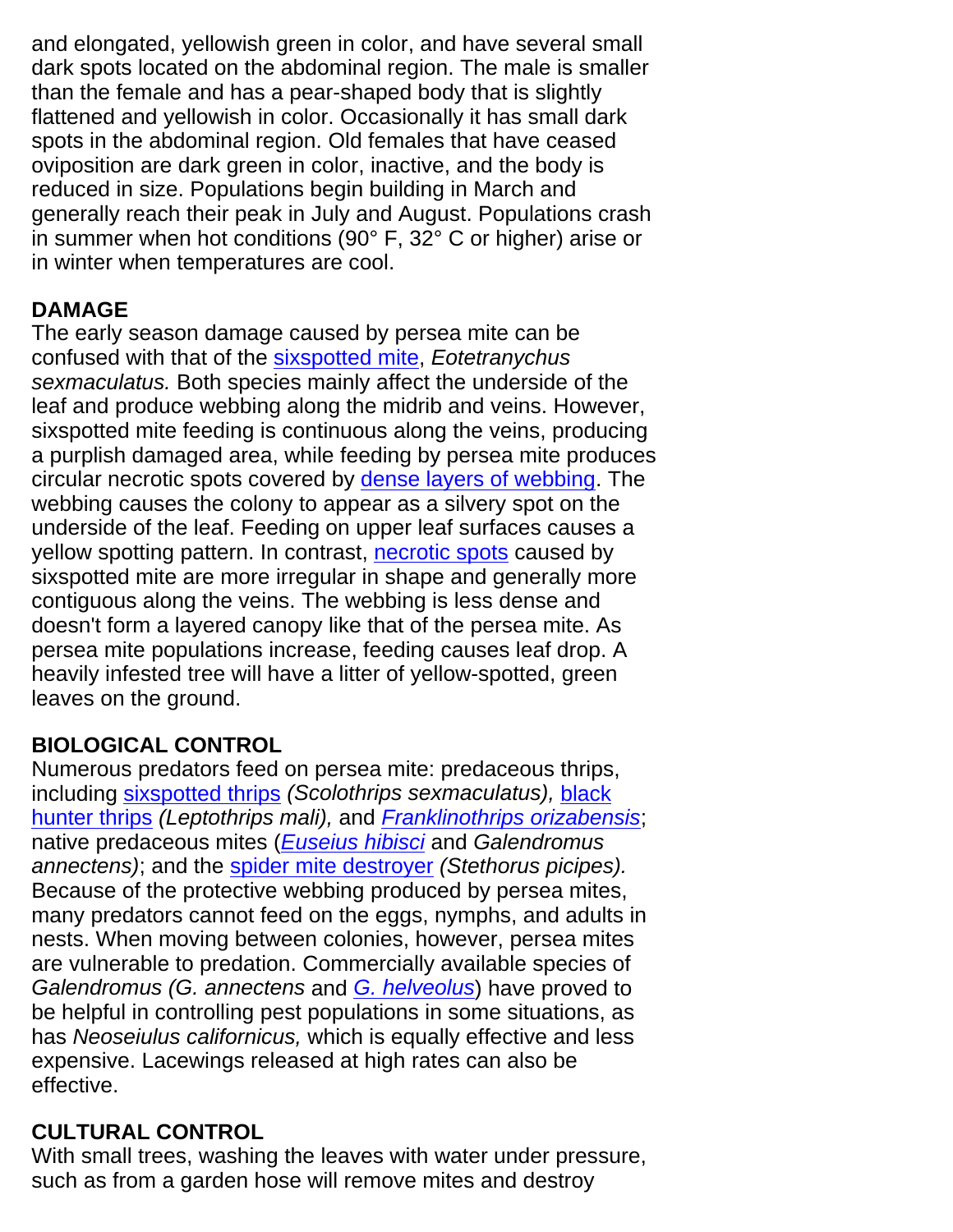nests. A heavily infested tree needs to be adequately irrigated and fertilized to maintain the flush of new growth that occurs after mite-induced leaf drop. (Be careful not to overfertilize trees to avoid promoting mite populations.) In severe cases white washing may be required to protect the tree trunk from sunburn after leaf drop has occurred.

### **ORGANICALLY ACCEPTABLE METHODS**

Biological control (including releases of predatory mites), cultural controls, and oil sprays.

# **MONITORING and MANAGEMENT DECISIONS**

Begin monitoring for persea mite in mid-March. If necessary, begin releasing predatory mites in small amounts on a monthly basis in late March or early April. In the early stages of infestation, it may be necessary to treat with oil by helicopter in late July or August. Watch for warm weather, which may preclude treatment with oil; mite populations generally crash when temperatures reach 100° F for more than a couple of days.

| <b>TREATMENT</b><br><b>Pesticide</b><br>(commercial name)                                                                                                                                                                                                                                                                                                                                                                                                                                                                                                                                                                     | Amount/Acre        | $P.H.I.+$<br>(days) |
|-------------------------------------------------------------------------------------------------------------------------------------------------------------------------------------------------------------------------------------------------------------------------------------------------------------------------------------------------------------------------------------------------------------------------------------------------------------------------------------------------------------------------------------------------------------------------------------------------------------------------------|--------------------|---------------------|
| A. GALENDROMUS MITES#<br>$\ldots$ OR                                                                                                                                                                                                                                                                                                                                                                                                                                                                                                                                                                                          | 5.000/acre/release | $\mathbf{\Omega}$   |
| <b>NEOSEIULUS</b><br>CALIFORNICUS#                                                                                                                                                                                                                                                                                                                                                                                                                                                                                                                                                                                            | 5.000/acre/release | O                   |
| <b>COMMENTS: Begin making monthly releases of predaceous</b><br>mites during spring; release a minimum of 15,000<br>mites/acre/season from spring through early summer. This<br>rate of release is not high enough to bring about control in one<br>season, but it does introduce the predator into the grove for<br>eventual ongoing biological control of persea mite. The best<br>time to apply mites is when leaves are moist. If leaves are dry,<br>mites can be applied in a solution with water from a backpack<br>mister or by moistening foliage with a spray bottle and shaking<br>the mites onto the moist leaves. |                    |                     |

B. NARROW RANGE OIL# Label rates COMMENTS: Restricted entry interval: 4 hours. Requires good coverage to be effective.

# C.ABAMECTIN\*

 (Agri-Mek) 0.15 EC Label rates 14 COMMENTS: Check with your county agricultural commissioner about the availability of this product under a Section 18 registration. Use with 1-2% narrow range (415) oil